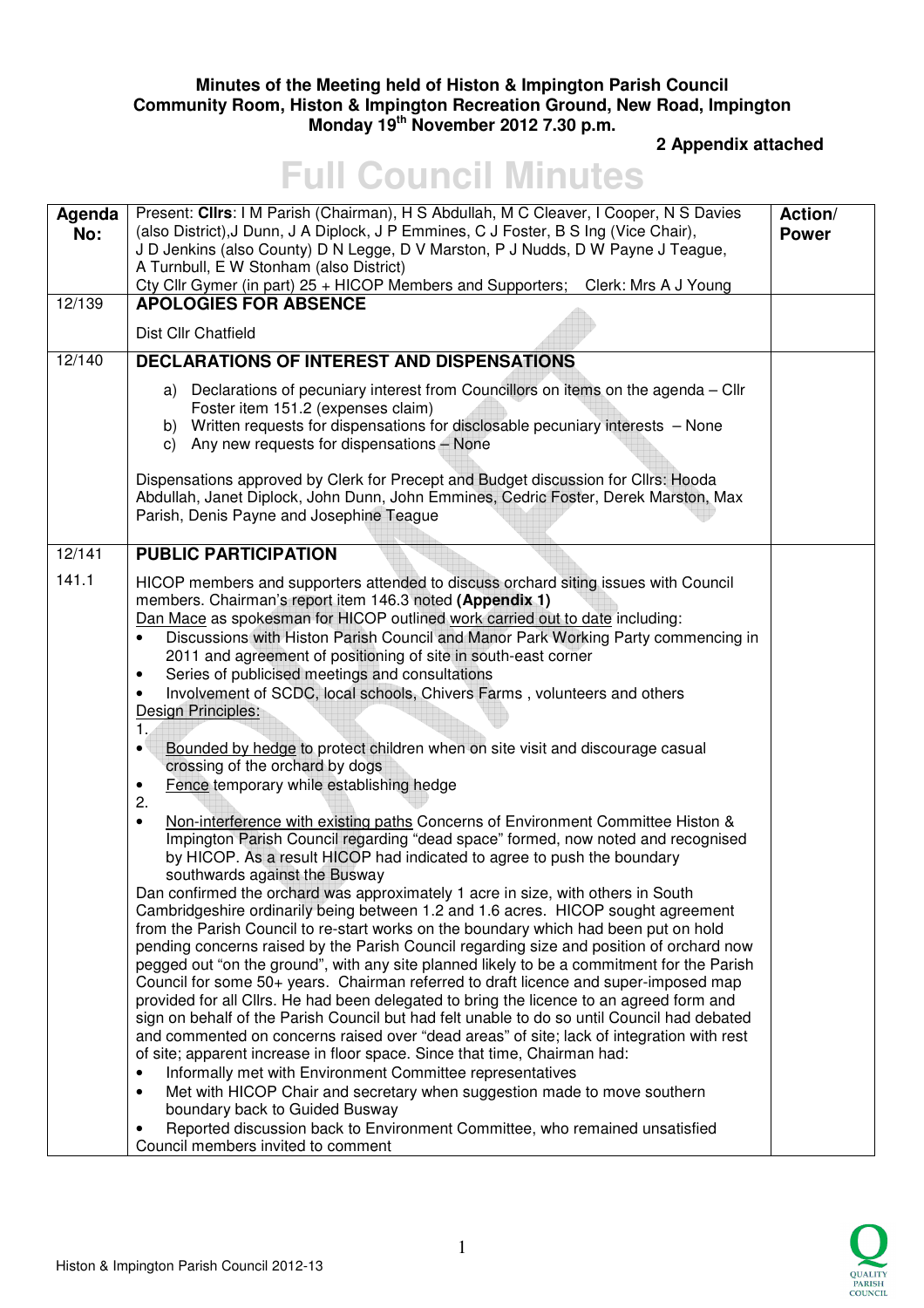| 12/142         | Cllr Nudds outlined her own concerns over the informal arrangements put in place by<br>Histon Parish Council, especially once marked out on the ground, and discussions held<br>with HICOP in the last week to seek a compromise. Various options had been put forward<br>and problems acknowledged, including the realisation that it was difficult to get people to<br>deviate from desired lines of access. Originally HICOP had indicated orchard would take<br>approximately 1/5 of the site, and this now appeared more like a 1/3.<br>Cllr Ing felt the project should not be put at risk by holding it up any further. However,<br>acknowledged the perception of size on the site.<br>Cllr Emmines was impressed by the management and broad planning but had concerns<br>over apparent "creep" to latest plan. Preference to moving boundary back along busway<br>Cllr Cooper preferred movement of boundaries back to edge on both sides<br>Cllrs Abdullah and Dunn felt pushing one boundary back only would cause difficulties in<br>maintenance on remaining space. Preference to push both boundaries back and<br>incorporate path within the orchard<br>Cllrs Marston & Jenkins queried whether existing hedge could be cleared and ditch filled to<br>make more room to move the orchard back into the corner<br>Cllr Foster suggested the footpath could be moved from rear of site to front of orchard area<br>Cllr Parish re-iterated HICOPs reasons stated for siting chosen. However acknowledgment<br>that dead spaces left would represent loss of open space, but footpaths through orchard<br>also undesirable. Poor communication on both sides accepted<br>Cllr Turnbull commended HICOP on their project plans and progress in moving the project<br>forward, with so many volunteers in support. She felt the "dead spaces" to be more of an<br>opportunity than a problem, with options of incorporating into a bigger walk around the site,<br>perhaps complementing with mature nut trees etc. She warned against perspective issues<br>of size, and against removal of existing hedge in biodiversity terms. Preference to leave<br>site where currently marked out.<br>Cllr Nudds underlined the need to ensure correct scheme for all concerned agreed at an<br>early stage<br>Cllr Ing queried 33kv underground services indicated on plan<br>Cllr Davies supported any approach to work together on final proposals, but noted this had<br>not proved possible in recent discussion<br>Cllr Teague highlighted time constraints, especially with planting season<br>Cllr Cleaver preference to move boundary back to Guided Busway and Premier Foods<br>boundary closer to edge<br>Cllr Legge preference to leave as is, or move one boundary only (Guided Busway) being<br>too late to make changes.<br>Chairman gave 5 options for Cllrs to indicate support<br>Move southern boundary back to Guided Busway - 0 Councillors indicated preference<br>Move southern boundary back to Guided Busway and to Premier Foods lease<br>٠<br>boundary - 2 Councillors indicated preference<br>Compromise on width of dead space on Premier Foods boundary, after discussion on<br>$\bullet$<br>what appropriate - 9 Councillors indicated preference<br>Leave site where currently pegged out 5 Councillors indicated preference<br>٠<br>Further discussions - 2 Councillors indicated preference<br>Noted that having taken these sounding, Chairman would "exercise judgement of Solomon"<br>by end of November, making every effort not to stall project. Suggested that<br>measurements required on the final licence to be signed<br>TO APPROVE MINUTES OF THE MEETING HELD 15th October 2012 |  |
|----------------|------------------------------------------------------------------------------------------------------------------------------------------------------------------------------------------------------------------------------------------------------------------------------------------------------------------------------------------------------------------------------------------------------------------------------------------------------------------------------------------------------------------------------------------------------------------------------------------------------------------------------------------------------------------------------------------------------------------------------------------------------------------------------------------------------------------------------------------------------------------------------------------------------------------------------------------------------------------------------------------------------------------------------------------------------------------------------------------------------------------------------------------------------------------------------------------------------------------------------------------------------------------------------------------------------------------------------------------------------------------------------------------------------------------------------------------------------------------------------------------------------------------------------------------------------------------------------------------------------------------------------------------------------------------------------------------------------------------------------------------------------------------------------------------------------------------------------------------------------------------------------------------------------------------------------------------------------------------------------------------------------------------------------------------------------------------------------------------------------------------------------------------------------------------------------------------------------------------------------------------------------------------------------------------------------------------------------------------------------------------------------------------------------------------------------------------------------------------------------------------------------------------------------------------------------------------------------------------------------------------------------------------------------------------------------------------------------------------------------------------------------------------------------------------------------------------------------------------------------------------------------------------------------------------------------------------------------------------------------------------------------------------------------------------------------------------------------------------------------------------------------------------------------------------------------------------------------------------------------------------------------------------------------------------------------------------------------------------------------------------------------------------------------------------------------------------------------------------------------------------------------------------------------------------------------------------------------------------------------------------------------------------------------------------------------------------------------------------------------------|--|
|                | Proposed Cllr Ing, sec Cllr Cleaver all in favour to accept as a true record of the meeting                                                                                                                                                                                                                                                                                                                                                                                                                                                                                                                                                                                                                                                                                                                                                                                                                                                                                                                                                                                                                                                                                                                                                                                                                                                                                                                                                                                                                                                                                                                                                                                                                                                                                                                                                                                                                                                                                                                                                                                                                                                                                                                                                                                                                                                                                                                                                                                                                                                                                                                                                                                                                                                                                                                                                                                                                                                                                                                                                                                                                                                                                                                                                                                                                                                                                                                                                                                                                                                                                                                                                                                                                                        |  |
| 12/143         | <b>MATTERS ARISING FROM PREVIOUS MEETING</b>                                                                                                                                                                                                                                                                                                                                                                                                                                                                                                                                                                                                                                                                                                                                                                                                                                                                                                                                                                                                                                                                                                                                                                                                                                                                                                                                                                                                                                                                                                                                                                                                                                                                                                                                                                                                                                                                                                                                                                                                                                                                                                                                                                                                                                                                                                                                                                                                                                                                                                                                                                                                                                                                                                                                                                                                                                                                                                                                                                                                                                                                                                                                                                                                                                                                                                                                                                                                                                                                                                                                                                                                                                                                                       |  |
| 143.1          | Item 124.1 Skatepark siting Histon & Impington see Chairman's report                                                                                                                                                                                                                                                                                                                                                                                                                                                                                                                                                                                                                                                                                                                                                                                                                                                                                                                                                                                                                                                                                                                                                                                                                                                                                                                                                                                                                                                                                                                                                                                                                                                                                                                                                                                                                                                                                                                                                                                                                                                                                                                                                                                                                                                                                                                                                                                                                                                                                                                                                                                                                                                                                                                                                                                                                                                                                                                                                                                                                                                                                                                                                                                                                                                                                                                                                                                                                                                                                                                                                                                                                                                               |  |
| 143.2          | Item 126.1 Neighbourhood Watch meeting arranged at Recreation Centre Tuesday 27 <sup>th</sup><br>November 7.30pm. Second article received for next newsletter and website                                                                                                                                                                                                                                                                                                                                                                                                                                                                                                                                                                                                                                                                                                                                                                                                                                                                                                                                                                                                                                                                                                                                                                                                                                                                                                                                                                                                                                                                                                                                                                                                                                                                                                                                                                                                                                                                                                                                                                                                                                                                                                                                                                                                                                                                                                                                                                                                                                                                                                                                                                                                                                                                                                                                                                                                                                                                                                                                                                                                                                                                                                                                                                                                                                                                                                                                                                                                                                                                                                                                                          |  |
| 143.3          | Item 126.3 Police any reports received emailed to all. Candidates for Police Commissioner<br>role contacted and responses provided to all<br>Item 126.7 Cambs ACRE Community Led Plans notes provided to all                                                                                                                                                                                                                                                                                                                                                                                                                                                                                                                                                                                                                                                                                                                                                                                                                                                                                                                                                                                                                                                                                                                                                                                                                                                                                                                                                                                                                                                                                                                                                                                                                                                                                                                                                                                                                                                                                                                                                                                                                                                                                                                                                                                                                                                                                                                                                                                                                                                                                                                                                                                                                                                                                                                                                                                                                                                                                                                                                                                                                                                                                                                                                                                                                                                                                                                                                                                                                                                                                                                       |  |
| 143.4<br>143.5 | Item 127.1 Register of Interests received from CIIr Jenkins. SCDC to be provided with                                                                                                                                                                                                                                                                                                                                                                                                                                                                                                                                                                                                                                                                                                                                                                                                                                                                                                                                                                                                                                                                                                                                                                                                                                                                                                                                                                                                                                                                                                                                                                                                                                                                                                                                                                                                                                                                                                                                                                                                                                                                                                                                                                                                                                                                                                                                                                                                                                                                                                                                                                                                                                                                                                                                                                                                                                                                                                                                                                                                                                                                                                                                                                                                                                                                                                                                                                                                                                                                                                                                                                                                                                              |  |
|                | original copy, along with that of Cllr Stonham, which had not been received.                                                                                                                                                                                                                                                                                                                                                                                                                                                                                                                                                                                                                                                                                                                                                                                                                                                                                                                                                                                                                                                                                                                                                                                                                                                                                                                                                                                                                                                                                                                                                                                                                                                                                                                                                                                                                                                                                                                                                                                                                                                                                                                                                                                                                                                                                                                                                                                                                                                                                                                                                                                                                                                                                                                                                                                                                                                                                                                                                                                                                                                                                                                                                                                                                                                                                                                                                                                                                                                                                                                                                                                                                                                       |  |
| 143.6          | Item 128.1 Older Persons Co-Ordinator report requested for Council                                                                                                                                                                                                                                                                                                                                                                                                                                                                                                                                                                                                                                                                                                                                                                                                                                                                                                                                                                                                                                                                                                                                                                                                                                                                                                                                                                                                                                                                                                                                                                                                                                                                                                                                                                                                                                                                                                                                                                                                                                                                                                                                                                                                                                                                                                                                                                                                                                                                                                                                                                                                                                                                                                                                                                                                                                                                                                                                                                                                                                                                                                                                                                                                                                                                                                                                                                                                                                                                                                                                                                                                                                                                 |  |

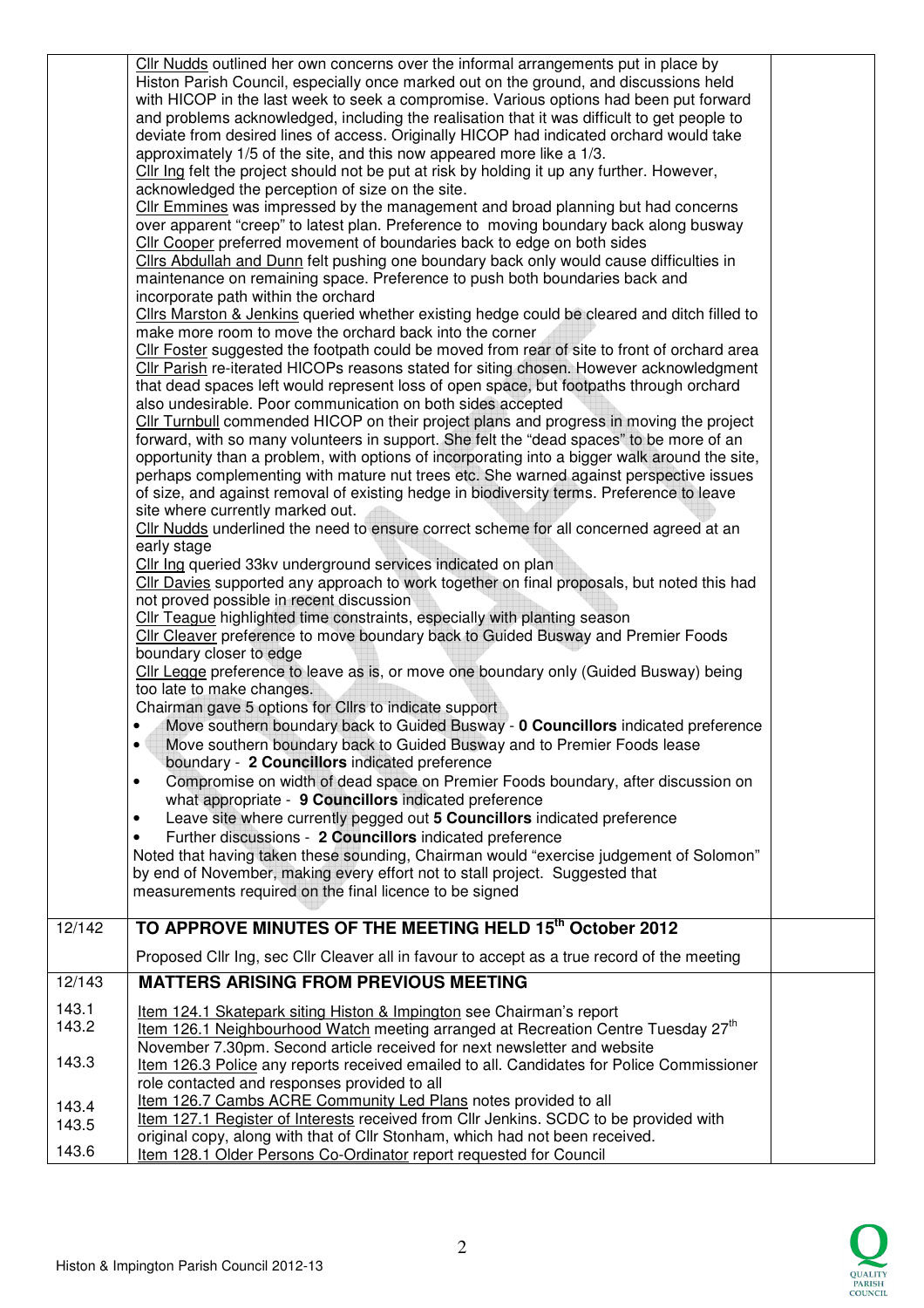| 143.7<br>143.8<br>143.9<br>12/144<br>144.1<br>144.2 | Item 129.2 hisimp.net emails No progress except for trial address covering group of Parish<br>Council members. Plans to produce group email for Planning Committee, Highways<br>Committee, County Councillors and District Councillors<br>Item 131.1 Community Facilities Meeting due 7 November had been postponed. Notes of<br>informal meeting with County Council officer held on file; letter of support from resident co-<br>optee received, noted.<br>Item 134.5 Photocopier Chairman and Clerk to meet for final decision on contract. Final<br>specification agreed.<br><b>VACANCY &amp; CO-OPTION TO PARISH COUNCIL</b><br>No nominations for vacancy on Council<br>No nominees for Committee vacancies. Committee Chairmen to report if problems arise.<br>Chairman reminded Planning Committee members to ensure Planning Committee Clerk                                                                                                                                                                                                                                                                                                                                                                                                                                                                                                                                                                                                                                                                                                                                                                                                                                                                                                                                                                                                                                                                                                                                                                                                                                                                                                                                                                                                                                                                                                                                                    |                                                         |
|-----------------------------------------------------|----------------------------------------------------------------------------------------------------------------------------------------------------------------------------------------------------------------------------------------------------------------------------------------------------------------------------------------------------------------------------------------------------------------------------------------------------------------------------------------------------------------------------------------------------------------------------------------------------------------------------------------------------------------------------------------------------------------------------------------------------------------------------------------------------------------------------------------------------------------------------------------------------------------------------------------------------------------------------------------------------------------------------------------------------------------------------------------------------------------------------------------------------------------------------------------------------------------------------------------------------------------------------------------------------------------------------------------------------------------------------------------------------------------------------------------------------------------------------------------------------------------------------------------------------------------------------------------------------------------------------------------------------------------------------------------------------------------------------------------------------------------------------------------------------------------------------------------------------------------------------------------------------------------------------------------------------------------------------------------------------------------------------------------------------------------------------------------------------------------------------------------------------------------------------------------------------------------------------------------------------------------------------------------------------------------------------------------------------------------------------------------------------------|---------------------------------------------------------|
|                                                     | advised if intended to attend due to problems with quorum/meeting room capacity                                                                                                                                                                                                                                                                                                                                                                                                                                                                                                                                                                                                                                                                                                                                                                                                                                                                                                                                                                                                                                                                                                                                                                                                                                                                                                                                                                                                                                                                                                                                                                                                                                                                                                                                                                                                                                                                                                                                                                                                                                                                                                                                                                                                                                                                                                                          |                                                         |
| 12/145                                              | <b>MATTERS DEFERRED FROM LAST MEETING</b>                                                                                                                                                                                                                                                                                                                                                                                                                                                                                                                                                                                                                                                                                                                                                                                                                                                                                                                                                                                                                                                                                                                                                                                                                                                                                                                                                                                                                                                                                                                                                                                                                                                                                                                                                                                                                                                                                                                                                                                                                                                                                                                                                                                                                                                                                                                                                                |                                                         |
| 145.1                                               | None                                                                                                                                                                                                                                                                                                                                                                                                                                                                                                                                                                                                                                                                                                                                                                                                                                                                                                                                                                                                                                                                                                                                                                                                                                                                                                                                                                                                                                                                                                                                                                                                                                                                                                                                                                                                                                                                                                                                                                                                                                                                                                                                                                                                                                                                                                                                                                                                     |                                                         |
| 12/146                                              | <b>TO RECEIVE REPORTS</b>                                                                                                                                                                                                                                                                                                                                                                                                                                                                                                                                                                                                                                                                                                                                                                                                                                                                                                                                                                                                                                                                                                                                                                                                                                                                                                                                                                                                                                                                                                                                                                                                                                                                                                                                                                                                                                                                                                                                                                                                                                                                                                                                                                                                                                                                                                                                                                                |                                                         |
| 146.1<br>146.2<br>146.3                             | County Clirs and District Councillors Reports: County Council written report accepted<br>from Cty Cllr Jenkins covering: Fire Authority; Economy, Transport and Environment<br>Services; Children and Young People's Services; Local Matters. Additional discussion on:<br>Planting Scheme for Guided Busway, disk handed to Cllr Nudds; meeting proposed 6<br>December 2012 with Joseph Whelan and Guided Busway Officers; A14/Noise/Pollution<br>concern over lack of opportunity to comment on widening scheme proposed. Possible<br>opportunity to press for improvements to noise abatement and pollution levels. Cty Cllrs to<br>report to Highways Committee 6 December 2012; Antisocial behaviour County Council WI<br>Woods as reported via e-cops; Cycleway Impington to Milton noted vegetation not being<br>cut back on newest stretch of cycleway; Solar studs Guided Busway Mike Davies had<br>indicated funds available for studs. Parish Council confirmed support for this measure,<br>pointing out Guideway under A14 extremely dark; Permission path Histon to Girton news<br>item to be put on website regarding recent fencing off of private land for sheep. District<br>Councillors report written report accepted from Dist Cllr Edd Stonham covering: Orchard<br>Park Members Update; Council Tax Support Scheme; Empty Homes Grant Initiative<br>Scheme; Ash Tree Issues; Traveller Sites; Home Heat Loss Surveys. Additional discussion<br>on: Parish Forums concern over lack of meetings in 2012; Section 106/Community<br>Infrastructure Levy Dist Cllrs to request information from SCDC<br>Clerks Report (Appendix 2 Pg 1 & 2) copied to all. Council sent best wishes to Recreation<br>Ground Manager for speedy recovery<br>Chairman's Report (Appendix 1) copied to all. Chairman highlighted comments made to<br>Parish Council regarding timing of silence for Remembrance Day, Cllr Parish will pass<br>comments to the British Legion; Street Light Changes noted consultation on changes<br>proposed by County Council and two month period given for special requests by Parish<br>Council. Agreed to use website, hisimp chat and letter drop to get input from residents<br>affected. Next newsletter would unfortunately be too late. Cty Cllr Gymer to get further<br>information from County Council to help with any Parish Council consultation process; | <b>Highways</b><br><b>Committee</b><br><b>IMP</b><br>SG |
|                                                     | SCDC Planning Officer meeting re change of use land rear of Manor Park, file note copied<br>to all                                                                                                                                                                                                                                                                                                                                                                                                                                                                                                                                                                                                                                                                                                                                                                                                                                                                                                                                                                                                                                                                                                                                                                                                                                                                                                                                                                                                                                                                                                                                                                                                                                                                                                                                                                                                                                                                                                                                                                                                                                                                                                                                                                                                                                                                                                       |                                                         |
|                                                     |                                                                                                                                                                                                                                                                                                                                                                                                                                                                                                                                                                                                                                                                                                                                                                                                                                                                                                                                                                                                                                                                                                                                                                                                                                                                                                                                                                                                                                                                                                                                                                                                                                                                                                                                                                                                                                                                                                                                                                                                                                                                                                                                                                                                                                                                                                                                                                                                          |                                                         |
| $\frac{1}{2}$ /147                                  | <b>TO RECEIVE Planning Committee Reports</b>                                                                                                                                                                                                                                                                                                                                                                                                                                                                                                                                                                                                                                                                                                                                                                                                                                                                                                                                                                                                                                                                                                                                                                                                                                                                                                                                                                                                                                                                                                                                                                                                                                                                                                                                                                                                                                                                                                                                                                                                                                                                                                                                                                                                                                                                                                                                                             |                                                         |
| 147.1                                               | Draft minutes 23 October and 6 November provided to all and accepted. Next meeting due<br>20 November 2012 (meeting scheduled 27 November cancelled)                                                                                                                                                                                                                                                                                                                                                                                                                                                                                                                                                                                                                                                                                                                                                                                                                                                                                                                                                                                                                                                                                                                                                                                                                                                                                                                                                                                                                                                                                                                                                                                                                                                                                                                                                                                                                                                                                                                                                                                                                                                                                                                                                                                                                                                     |                                                         |
| 12/148                                              | <b>TO RECEIVE Environment Committee Reports</b>                                                                                                                                                                                                                                                                                                                                                                                                                                                                                                                                                                                                                                                                                                                                                                                                                                                                                                                                                                                                                                                                                                                                                                                                                                                                                                                                                                                                                                                                                                                                                                                                                                                                                                                                                                                                                                                                                                                                                                                                                                                                                                                                                                                                                                                                                                                                                          |                                                         |
| 148.1                                               | Draft minutes 30 October provided to all and accepted. Next meeting due 26 November<br>2012. Council members expressed best wishes for retirement of Burial Groundsman at end<br>of 2012. Cllr Nudds thanked all members for time, effort and energy put in to recent long<br>meeting, and those informal ones called at short notice; Tree Issues Cllr Nudds raised<br>uncertainties over boundaries at Land rear of Manor Park. Finance, Legal and                                                                                                                                                                                                                                                                                                                                                                                                                                                                                                                                                                                                                                                                                                                                                                                                                                                                                                                                                                                                                                                                                                                                                                                                                                                                                                                                                                                                                                                                                                                                                                                                                                                                                                                                                                                                                                                                                                                                                     | <b>FLA</b><br><b>Committee</b>                          |

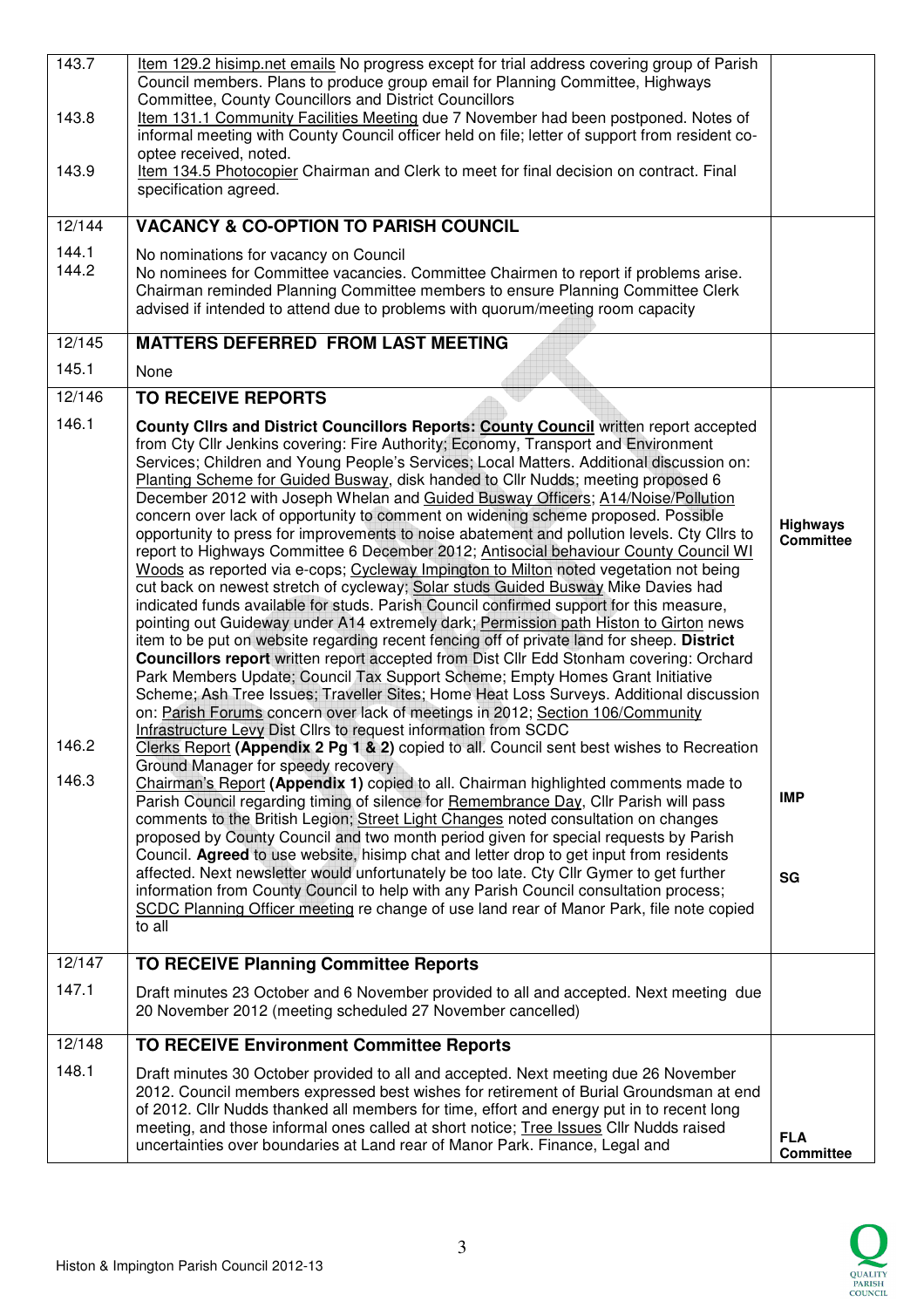| 148.2              | Administration Committee to be asked to investigate; Crossing Keepers Hut quotes or<br>process for acceptance to be discussed at next Committee meeting 26 November 2012<br>South Road Issues with Post Installation Report on South Road and request from TCL to<br>"sign off" works carried out. Cllr Emmines (Playground Inspector) reported on non-<br>compliance of wet pour diameter size and comments in Post Installation Report. Cllr<br>Emmines to word statement to go to TCL, with Parish Council not in agreement to sign<br>project off. Cllr Nudds pointed out additional problems caused inside gateway<br>At this point Chairman formally asked for meeting extension under Standing Order No1 (x)<br><b>Agreed.</b> Cllr Turnbull left the meeting | Action/<br><b>Power</b><br><b>Environment</b><br><b>Committee</b> |
|--------------------|----------------------------------------------------------------------------------------------------------------------------------------------------------------------------------------------------------------------------------------------------------------------------------------------------------------------------------------------------------------------------------------------------------------------------------------------------------------------------------------------------------------------------------------------------------------------------------------------------------------------------------------------------------------------------------------------------------------------------------------------------------------------|-------------------------------------------------------------------|
| $\frac{1}{2}$ /149 | <b>TO RECEIVE Highways Committee Reports</b>                                                                                                                                                                                                                                                                                                                                                                                                                                                                                                                                                                                                                                                                                                                         |                                                                   |
| 149.1              | Highways Management Draft minutes 18 October provided to all and accepted. Next<br>meeting (Strategic Transport Planning) due 6 December 2012, to include finalising bids for<br>Minor Highways Improvement Scheme                                                                                                                                                                                                                                                                                                                                                                                                                                                                                                                                                   |                                                                   |
| 12/150             | <b>TO RECEIVE Employment Committee Reports</b>                                                                                                                                                                                                                                                                                                                                                                                                                                                                                                                                                                                                                                                                                                                       |                                                                   |
| 150.1              | Meeting due 15 November not held due to quorum issues. Further meeting due 13<br>December                                                                                                                                                                                                                                                                                                                                                                                                                                                                                                                                                                                                                                                                            |                                                                   |
| 12/151             | <b>TO RECEIVE Finance Reports</b>                                                                                                                                                                                                                                                                                                                                                                                                                                                                                                                                                                                                                                                                                                                                    |                                                                   |
| 151.1              | Cllr Foster declared a pecuniary interest - expenses claim<br>Next Committee meeting due 7 January 2012, budget setting for Precept recommendation.<br>Noted second meeting either preliminary or subsequent may be required. Chairman to<br>contact all Committee Chairs for input on budget request                                                                                                                                                                                                                                                                                                                                                                                                                                                                | <b>IMP</b>                                                        |
| 151.2              | Retrospective accounts noted retrospective accounts for Parish Council and Recreation                                                                                                                                                                                                                                                                                                                                                                                                                                                                                                                                                                                                                                                                                |                                                                   |
| 151.3              | Ground accounts (Appendix 2 Pg3)<br>Approve payment of outstanding accounts due (Appendix 2 Pg3) Proposed Cllr Davies,<br>seconded Cllr Ing, all in favour and agreed                                                                                                                                                                                                                                                                                                                                                                                                                                                                                                                                                                                                |                                                                   |
| 151.4              | Amounts paid in and correspondence (Appendix 2 Pg Pg3) For report next month. Cambs<br>County Council request for approval of street light numbers and costs calculated. CAPALC                                                                                                                                                                                                                                                                                                                                                                                                                                                                                                                                                                                      | Next agenda                                                       |
| 151.5              | Cllr Payne confirmed CAPALC fees for 2013-14 to rise by 4%<br>Code of Conduct Revised Standing Orders and Complaints procedures deferred. Draft<br>would be provided to all before item appears on future agenda                                                                                                                                                                                                                                                                                                                                                                                                                                                                                                                                                     |                                                                   |
| 12/152             | <b>RECENT CORRESPONDENCE</b>                                                                                                                                                                                                                                                                                                                                                                                                                                                                                                                                                                                                                                                                                                                                         |                                                                   |
| 152.1              | Histon & Impington Mobile Warden Scheme minutes of meeting held 24 October 2012<br>copied to all and noted. Clarified a total of £150 had been put aside for all Mobile Wardens                                                                                                                                                                                                                                                                                                                                                                                                                                                                                                                                                                                      |                                                                   |
| 152.2              | for Christmas Gifts<br>HICOM (Histon & Impington Community Minibus) Income & Expenditure account June<br>2012 provided to all and accepted                                                                                                                                                                                                                                                                                                                                                                                                                                                                                                                                                                                                                           |                                                                   |
| 152.3              | St Andrews Histon Invitation to participate with stall at Carols on the Green 19 December.                                                                                                                                                                                                                                                                                                                                                                                                                                                                                                                                                                                                                                                                           |                                                                   |
| 152.4              | Agreed not to accept offer<br>Process for any response to Consultations: Local Government Transparency: Code to                                                                                                                                                                                                                                                                                                                                                                                                                                                                                                                                                                                                                                                      |                                                                   |
|                    | be a Legal Requirement - closing date for responses 20 December, closing date for<br>responses/comment to SLCC 30 November; Cambridgeshire and Suffolk Fire & rescue                                                                                                                                                                                                                                                                                                                                                                                                                                                                                                                                                                                                 |                                                                   |
|                    | Services - closing date 14 January 2013. Agreed no response to be made to either<br>consultation                                                                                                                                                                                                                                                                                                                                                                                                                                                                                                                                                                                                                                                                     |                                                                   |
| 152.5              | Circulation File available to all                                                                                                                                                                                                                                                                                                                                                                                                                                                                                                                                                                                                                                                                                                                                    |                                                                   |
| 12/153             | <b>OTHER MATTERS AND REPORTS</b>                                                                                                                                                                                                                                                                                                                                                                                                                                                                                                                                                                                                                                                                                                                                     |                                                                   |
| 153.1              | Working Arrangements Review Cllr Ing verbally reported on input received. No responders                                                                                                                                                                                                                                                                                                                                                                                                                                                                                                                                                                                                                                                                              |                                                                   |
| 153.2              | had felt the grouping of the Parish Council had been the wrong decision, with a universal<br>assumption made that Councillors were all well motivated and intentioned. Comments<br>made regarding domination of some discussion by Ex Officio Chairman and Vice Chairman<br>at committees, noted and to be addressed. With a strong desire shown to make the group<br>work, Cllr Ing hoped to include some of the feedback in a "vision session" arranged for all<br>Councillors on Saturday 24 November 2012<br>Christmas Lights Arrangements proposed to be put up 1 December 2012, report on<br>costings/budget. Chairman and Clerk had met Jaggard Electrical on site to look at ideas for                                                                       |                                                                   |
|                    | additional lighting in large tree on corner of Play Area/B1049. Costs estimated at £1,600 to<br>be considered for future budgets, with possible sponsorship from local businesses/retails to                                                                                                                                                                                                                                                                                                                                                                                                                                                                                                                                                                         |                                                                   |